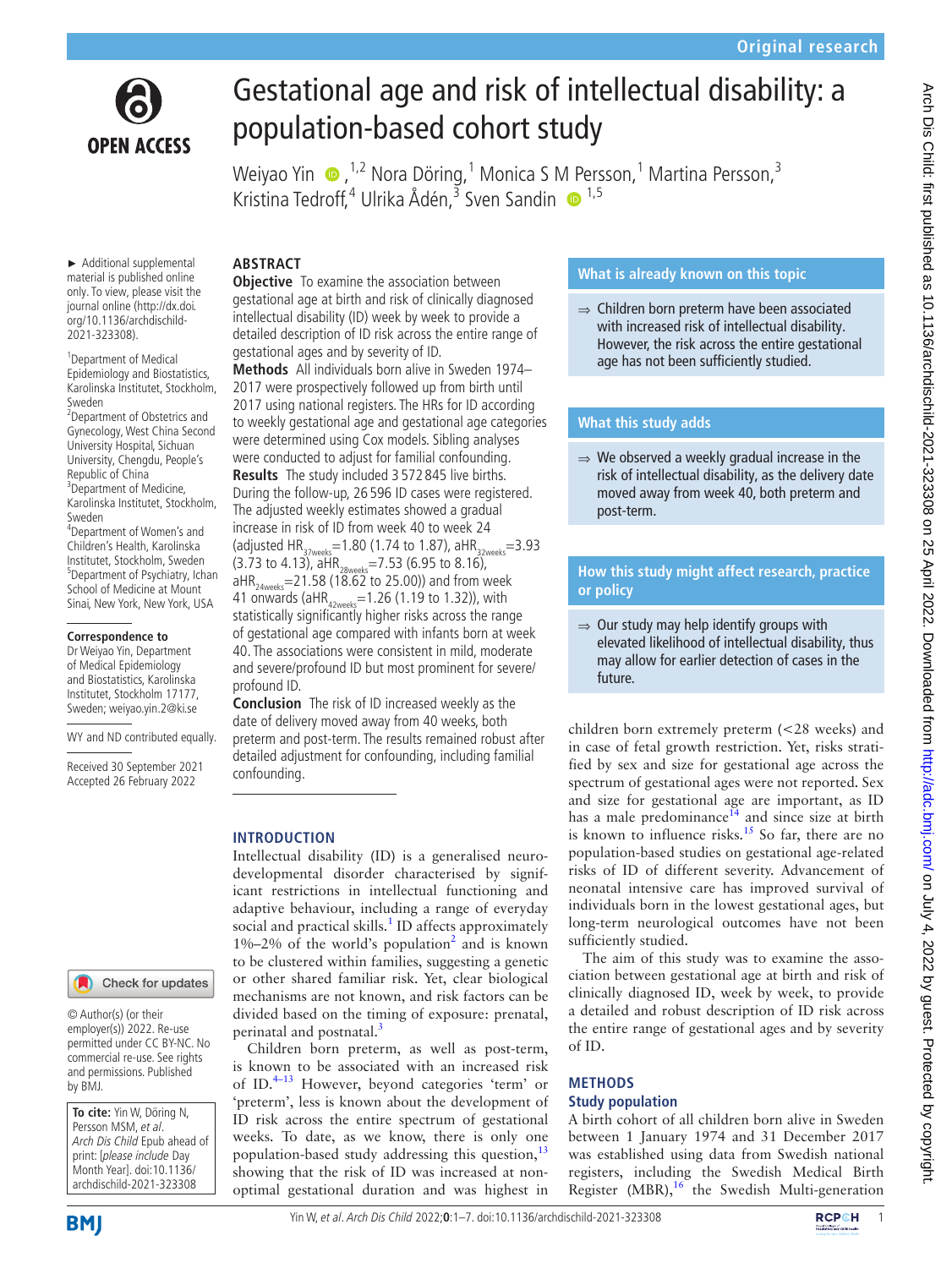Register,<sup>17</sup> the National Patient Register (NPR),<sup>[18](#page-5-9)</sup> the Statis-tics Sweden Total Population Register<sup>[19](#page-5-10)</sup> and the Longitudinal Integrated Database for Health Insurance.<sup>[20](#page-5-11)</sup> Linkage was done through the personal identification number unique to every citizen. To reduce the potential genetic and cultural confounding and effect of changing immigration patterns, only individuals with parents born in the Nordic countries (Sweden, Denmark, Norway and Finland) were included. Individuals with missing information on gestational age, sex or with implausible death/ emigration dates were excluded.

### **Exposure**

Information on gestational age at birth was retrieved from the MBR and determined using ultrasound measurements early in the second trimester (routine practice since the mid-1990s) or the date of the last menstrual period.

### **Outcome**

The primary outcome was the first clinical diagnosis of ID registered in the NPR, including hospitalisation and hospital-based outpatient specialist care. For the analysis on the severity of ID, we further subcategorised ID into mild, moderate, severe/ profound according to the specific ICD (International Classification of Diseases) codes ([online supplemental table S1\)](https://dx.doi.org/10.1136/archdischild-2021-323308).

# **Covariates**

We considered several factors that might confound or modify the association between gestational age and risk of ID. Birth year was categorised into 5-year intervals from 1974 to 2015 and from 2015 to 2017. Size for gestational age, according to sexspecific birth weight distributions per 5-year birth bracket, was categorised as small for gestational age (SGA;  $\leq 10$ th percentile of population), appropriate for gestational age (AGA; 11–89th percentile population) and large for gestational age (LGA;  $\geq$ 90th percentile of population).<sup>[21 22](#page-6-0)</sup> Maternal age and paternal age were categorised as <20, 5-year intervals from 20 to 39 and ≥40. Maternal smoking during pregnancy (yes/no)<sup>[23](#page-6-1)</sup> was recorded since 1983. Highest attained parental education at birth, available for births post-1990, was categorised as university education, upper secondary education and compulsory education or less (≤9 years of education). Parental history of ID and autism spectrum disorder (ASD) were retrieved through the NPR.

# **Statistical analysis**

Incident rates of ID per 100000 person-years was calculated. Each child was followed from birth and until first diagnosis of ID, death, emigration or 31 December 2017, whichever came first. The Inverse Kaplan-Meier curves for cumulative incidence of ID by gestational age categories were performed.

We estimated the relative risk of ID from HRs obtained from Cox proportional hazards regression models. We used child's attained age as primary time scale and adjusted for birth years categorically in all models. We fitted the following sequence of 'crude' models: To allow a description of the functional form, we modelled gestational age by restricted cubic splines (five knots (5th, 27th, 50th, 73rd and 95th percentiles of the gestational age distribution)), $24$  and to allow a comparison of risk estimates in earlier publications, we also modelled gestational age in commonly used categories, that is, <28 weeks (extremely preterm), weeks 28–32 (very preterm), weeks 32–36 (moderate to late preterm), weeks 37–41 term and >41 weeks (post-term).<sup>25</sup> Next we

adjusted for potential confounding by additional include parameters for maternal age and paternal age. We analysed ID by severity by fitting the previously mentioned models to mild, moderate and severe/profound ID separately. To address potential familial confounding, the sample was restricted to exposure discordant full siblings, and the risk was estimated by fitting stratified Cox model with family identifier as the stratum variable. This approach adjust for unmeasured timeinvariant confounding shared by full siblings. Examples of such confounding can be childhood environmental exposures, pregnancy-related factors and lifestyle factors. The proportional hazards assumption was examined using Schoenfeld residuals.[26 27](#page-6-4) The effect modification was examined by an interaction term between sex and gestational age as well as size for gestational age and gestational age. All statistical tests were performed on the two-sided 5% level of significance. SAS V.9.46 was used for all statistical analyses (Cox regression by PROC PHREG).

# **Sensitivity analyses**

We adjusted for potential confounding by parental history of ID and ASD. We further adjusted for parental education at birth and maternal smoking during pregnancy in a cohort of children born after 1990, where data on these variables were available. To check robustness of ID case definition, we first excluded children with a diagnosis of chromosomal defects and malformations in their first year of age. Second, children were followed from their third birthday and onwards. This is to account for possible outcome misclassification as reliable and validated assessment tools of intellectual function such as the Wechsler scale are only partially available from 2 years and 6 months of age. $^{28}$  For analysing time trends, the cohort was categorised by birth year, that is, born 1974–1979, 1980–1989, 1990–1999 and 2000–2009, and follow-up time was restricted to 10 years in all groups to avoid biases due to differences in length of follow-up.

# **RESULTS**

# **Study population**

Of 4406718 children born alive, we included 3580791 born to parents from the Nordic countries. After further exclusion of 5008 with missing gestational age, 3 with missing sex and 2002 with implausible death/emigration date (eg, death date prior to birth), the analytical sample consisted of 3572845 live births ([online supplemental figure S1](https://dx.doi.org/10.1136/archdischild-2021-323308)). Of the births, 3078703 (86.2%) occurred at term, 205698 (5.8 %) were born preterm and 288444 (8.1%) were born post-term. Mean age and the highest educational attainment were slightly higher in mothers of children born preterm [\(table](#page-2-0) 1).

# **Risk of ID**

A total of 26596 incident IDs were recorded during the follow-up. The crude incidence rate was highest among those born extremely preterm (425.6 cases per 100000 person-years) and lowest among those born post-term (29.5 cases per 100000 person-years). When adjusted for birth year and parental age at delivery, children born preterm, especially those born extremely preterm, had an increased risk of ID. Shown by Kaplan-Meier curves [\(online supplemental figure S2\)](https://dx.doi.org/10.1136/archdischild-2021-323308), the cumulative incidence of ID was higher for extremely preterm, very preterm and moderate-to-late preterm birth, especially for extremely preterm birth, than that for term and post-term. In the analysis using gestational age in categories, compared with children born at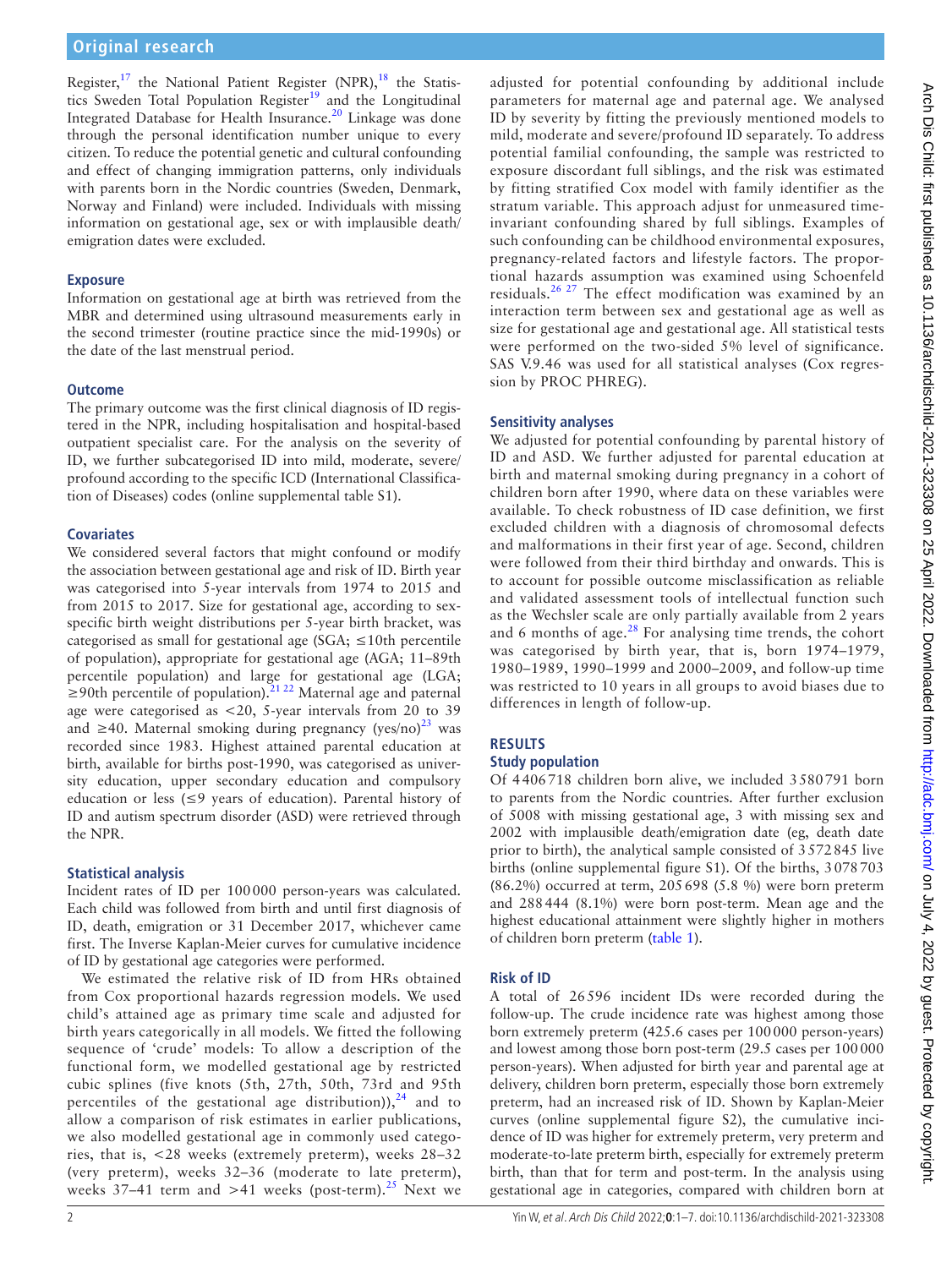<span id="page-2-0"></span>**Table 1** Cohort characteristics by gestational age category (in completed weeks) 3 572 845 live births in Sweden included in this study

|                                    | <b>Gestational age (weeks)</b>          |                               |                                           |                              |                                |              |
|------------------------------------|-----------------------------------------|-------------------------------|-------------------------------------------|------------------------------|--------------------------------|--------------|
|                                    | <b>Extremely preterm</b><br>(<28 weeks) | Very preterm<br>(28-32 weeks) | Moderate to late preterm<br>(33-36 weeks) | <b>Term</b><br>(37-41 weeks) | Post-term<br>$($ >41 weeks $)$ | <b>Total</b> |
| Number of individuals (% of total) | 6803 (0.19)                             | 19455 (0.54)                  | 179440 (5.02)                             | 3078703 (86.17)              | 288444 (8.07)                  | 3572845      |
| Male                               | 3668 (53.9)                             | 10560 (54.3)                  | 97 127 (54.1)                             | 1568311 (50.9)               | 157382 (54.56)                 | 1837048      |
| Birth year                         |                                         |                               |                                           |                              |                                |              |
| 1974-1979                          | 461 (6.8)                               | 2225 (11.4)                   | 23 122 (12.9)                             | 444 843 (14.5)               | 68106 (23.6)                   | 538757       |
| 1980-1984                          | 522(7.7)                                | 1952 (10.0)                   | 21 237 (11.8)                             | 354324 (11.5)                | 36498 (12.7)                   | 414533       |
| 1985-1989                          | 695 (10.2)                              | 2473 (12.7)                   | 24 997 (13.9)                             | 404 902 (13.2)               | 31 902 (11.1)                  | 464969       |
| 1990-1994                          | 975 (14.3)                              | 2975 (15.3)                   | 25 574 (14.3)                             | 435 689 (14.2)               | 35 093 (12.2)                  | 500306       |
| 1995-1999                          | 821 (12.1)                              | 2210 (11.4)                   | 19143 (10.7)                              | 316474 (10.3)                | 26020 (9.0)                    | 364668       |
| 2000-2004                          | 915 (13.5)                              | 2306 (11.9)                   | 19627 (10.9)                              | 316657 (10.3)                | 27879 (9.7)                    | 367384       |
| 2005-2009                          | 1007 (14.8)                             | 2308 (11.9)                   | 19637 (10.9)                              | 337 788 (11.0)               | 26398 (9.2)                    | 387138       |
| 2010-2014                          | 1002 (14.7)                             | 2180 11.21                    | 18887 (10.5)                              | 337 436 (11.0)               | 25 650 (8.9)                   | 385155       |
| 2015-2017                          | 405 (6.0)                               | 826 (4.3)                     | 7216 (4.0)                                | 130 590 (4.2)                | 10898 (3.8)                    | 149935       |
| Size for gestational age           |                                         |                               |                                           |                              |                                |              |
| Small                              | 680 (10.3)                              | 1923 (10.1)                   | 17980 (10.1)                              | 311 252 (10.1)               | 29061 (10.1)                   | 360896       |
| Appropriate                        | 5162 (78.5)                             | 15200 (79.7)                  | 142 241 (79.8)                            | 2450009 (79.7)               | 229626 (79.8)                  | 2842238      |
| Large                              | 735 (11.2)                              | 1956 (10.3)                   | 18057 (10.1)                              | 311 146 (10.1)               | 29 144 (10.1)                  | 361038       |
| Smoking status                     |                                         |                               |                                           |                              |                                |              |
| Smoker                             | 953 (14.0)                              | 3141 (16.1)                   | 25 742 (14.4)                             | 350021 (11.4)                | 25 886 (9.0)                   | 405743       |
| <b>Missing</b>                     | 1962 (28.8)                             | 5084 (26.1)                   | 43 359 (24.2)                             | 734632 (23.9)                | 99354 (34.4)                   | 884391       |
| Maternal age (years)               |                                         |                               |                                           |                              |                                |              |
| $<$ 20                             | 169(2.5)                                | 494 (2.5)                     | 4268 (2.4)                                | 53 166 (1.7)                 | 6702(2.3)                      | 64799        |
| $20 - 24$                          | 975 (14.3)                              | 3 122 (16.1)                  | 30 699 (17.1)                             | 502 578 (16.3)               | 53 598 (18.6)                  | 590972       |
| $25 - 29$                          | 2 033 (29.9)                            | 5 795 (29.8)                  | 57 670 (32.1)                             | 1 046 362 (34.0)             | 99 690 (34.6)                  | 1211550      |
| $30 - 34$                          | 2102 (30.9)                             | 5984 (30.7)                   | 52 842 (29.5)                             | 959 506 (31.2)               | 85 585 (29.7)                  | 1106019      |
| $35 - 39$                          | 1181 (17.4)                             | 3245 (16.7)                   | 27 203 (15.2)                             | 426 646 (13.9)               | 36269 (12.6)                   | 494544       |
| $\geq 40$                          | 343 (5.0)                               | 815 (4.2)                     | 6758 (3.8)                                | 90 445 (2.9)                 | 6600(2.3)                      | 104961       |
| Mean age of years (SD)             | 30.1(5.6)                               | 29.8(5.6)                     | 29.5(5.5)                                 | 29.4(5.2)                    | 28.9(5.2)                      | 29.4(5.2)    |
| Paternal age (years)               |                                         |                               |                                           |                              |                                |              |
| $<$ 20                             | 52(0.8)                                 | 143(0.7)                      | 1082(0.6)                                 | 12 014 (0.4)                 | 1416(0.5)                      | 14707        |
| $20 - 24$                          | 550 (8.0)                               | 1754 (9.0)                    | 16680 (9.3)                               | 248 943 (8.1)                | 27142 (9.4)                    | 295069       |
| $25 - 29$                          | 1670 (24.6)                             | 4978 (25.6)                   | 48717 (27.2)                              | 846 920 (27.5)               | 84886 (29.4)                   | 987171       |
| $30 - 34$                          | 2156 (31.7)                             | 6158 (31.7)                   | 57232 (31.9)                              | 1046487 (34.0)               | 95751 (33.2)                   | 1207784      |
| $35 - 39$                          | 1463 (21.5)                             | 4023 (20.7)                   | 35 494 (19.8)                             | 617316 (20.1)                | 53 014 (18.4)                  | 711310       |
| $\geq 40$                          | 912 (13.4)                              | 2399 (12.3)                   | 20235 (11.3)                              | 307 023 (10.0)               | 26235 (9.1)                    | 356804       |
| Mean age of years (SD)             | 32.5(6.4)                               | 32.3(6.3)                     | 32.0(6.1)                                 | 31.9(5.9)                    | 31.5(5.9)                      | 31.9(5.9)    |
| Highest parental education         |                                         |                               |                                           |                              |                                |              |
| Compulsory                         | 240(3.5)                                | 604(3.1)                      | 4611 (2.6)                                | 63 336 (2.1)                 | 4617 (1.6)                     | 73408        |
| Secondary                          | 2462 (36.2)                             | 6187 (31.8)                   | 52 826 (29.4)                             | 855 737 (27.8)               | 67553 (23.4)                   | 984765       |
| Above secondary                    | 2418 (35.5)                             | 5993 (30.8)                   | 52 537 (29.3)                             | 954 187 (31.0)               | 79676 (27.6)                   | 1094811      |
| Missing                            | 1683 (24.7)                             | 6671 (34.3)                   | 69466 (38.7)                              | 1205443 (39.2)               | 136598 (47.4)                  | 1419861      |
| Maternal ID/ASD diagnosis          | 14(0.2)                                 | 71(0.4)                       | 295 (0.2)                                 | 3326 (0.1)                   | 223(0.1)                       | 3929         |
| Paternal ID/ASD diagnosis          | 18(0.3)                                 | 33(0.2)                       | 239(0.2)                                  | 2711(0.1)                    | 249(0.1)                       | 3250         |
|                                    |                                         |                               |                                           |                              |                                |              |

ASD, autism spectrum disorder; ID, intellectual disability.

term, the adjusted HR of ID in children born extremely preterm (<28 weeks' gestation), very preterm (28–31 weeks), moderateto-late preterm (32–36 weeks), term (37–41 weeks) and postterm ( $\geq$ 42 weeks) were estimated at HR=11.21 (95% CI 10.18 to 12.44), HR=4.79 (95% CI 4.42 to 5.20), HR=2.18 (95% CI 2.09 to 2.27) and HR=1.09 (95% CI 1.05 to 1.14), respectively. For the weekly estimates, the risk gradually decreased with increasing gestational age until week 40. From week 41 onwards, the risk increased again ([table](#page-3-0) 2 and [figure](#page-3-1) 1). Associations between gestational age and risk of ID persisted when we

repeated analysis in exposure-discordant siblings (n=677647) ([table](#page-4-0) 3 and [figure](#page-4-1) 2).

### **ID severity**

The associations between gestational age and risk of ID were consistent by varying degrees of ID severity at first diagnosis ([figure](#page-4-2) 3). During week 32–37, referenced on week 40, the highest risk was for severe/profound ID, compared with the risks of mild and moderate ID.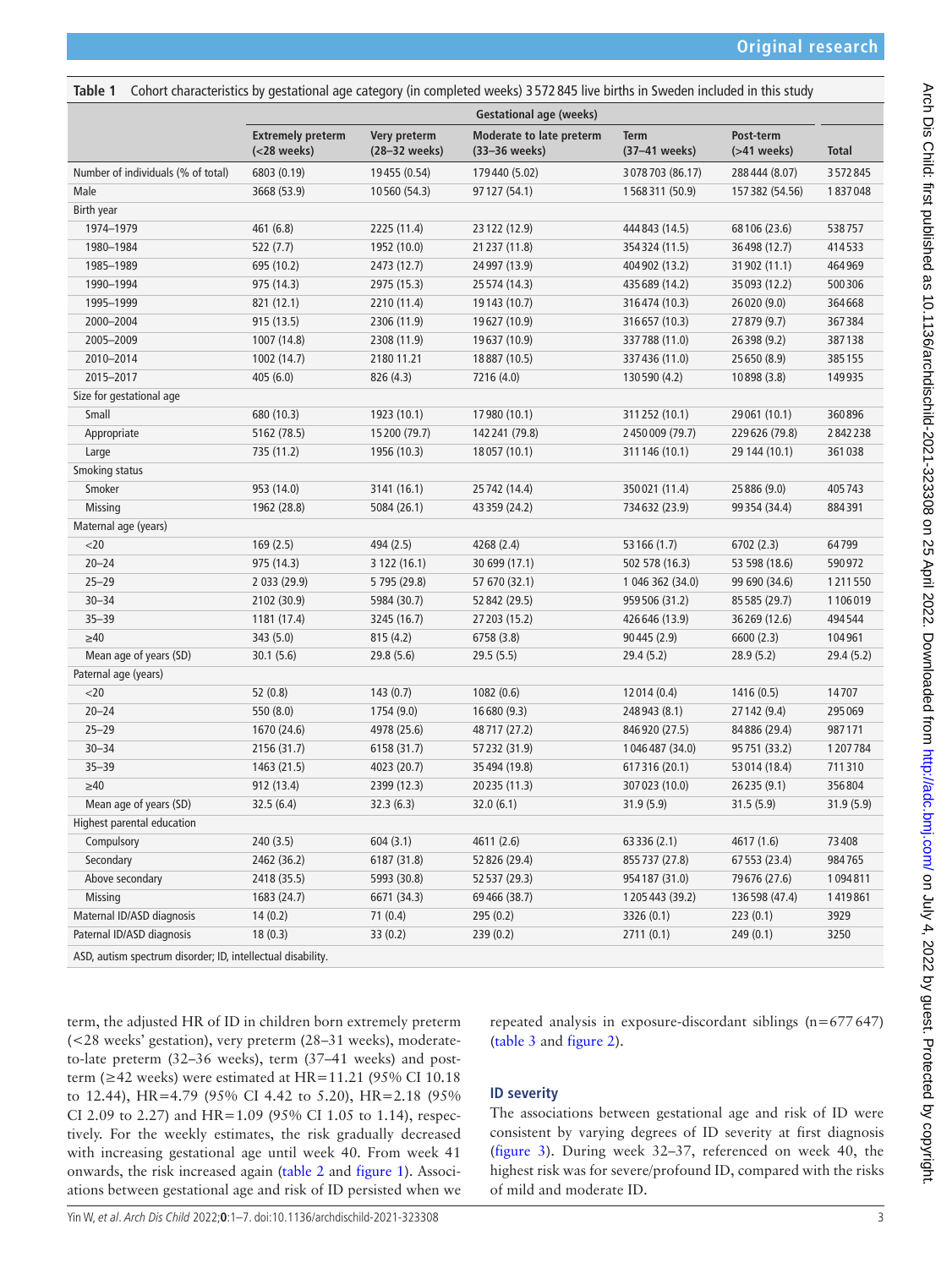<span id="page-3-0"></span>**Table 2** Rate per 100 000 person-years and HR for the risk of ID in different weeks or categories of gestational age compared with term born children (week 40)

| <b>Gestational age categories</b>          | Week | ID    | Person-years | Rate  | Model 1<br>HR (95% CI) |                        | Model 2<br>HR (95% CI) |                        |
|--------------------------------------------|------|-------|--------------|-------|------------------------|------------------------|------------------------|------------------------|
| <b>Extremely preterm</b><br>$(<$ 28 weeks) | 23   | 364   | 85533        | 425.6 | 11.51 (10.38 to 12.71) | 32.02 (25.79 to 39.75) | 11.21 (10.18 to 12.44) | 31.13 (25.06 to 38.67) |
|                                            | 24   |       |              |       |                        | 22.14 (19.12 to 25.65) |                        | 21.58 (18.62 to 25.00) |
|                                            | 25   |       |              |       |                        | 16.06 (14.45 to 17.85) |                        | 15.67 (14.10 to 17.42) |
|                                            | 26   |       |              |       |                        | 12.14 (11.12 to 13.26) |                        | 11.87 (10.86 to 12.96) |
|                                            | 27   |       |              |       |                        | 9.52 (8.76 to 10.35)   |                        | 9.31 (8.57 to 10.12)   |
| Very preterm<br>(28-31 weeks)              | 28   | 600   | 373570       | 160.6 | 4.88 (4.45 to 5.29)    | 7.70 (7.10 to 8.35)    | 4.79 (4.42 to 5.20)    | 7.53 (6.95 to 8.16)    |
|                                            | 29   |       |              |       |                        | 6.39 (5.92 to 6.88)    |                        | 6.25 (5.80 to 6.74)    |
|                                            | 30   |       |              |       |                        | 5.40 (5.05 to 5.77)    |                        | 5.29 (4.94 to 6.65)    |
|                                            | 31   |       |              |       |                        | 4.63 (4.37 to 4.91)    |                        | 4.54 (4.28 to 4.81)    |
| Moderate to late preterm<br>(32-36 weeks)  | 32   | 2681  | 3916196      | 68.5  | 2.21 (2.12 to 2.30)    | 4.01 (3.81 to 4.22)    | 2.18 (2.09 to 2.27)    | 3.93 (3.73 to 4.13)    |
|                                            | 33   |       |              |       |                        | 3.48 (3.32 to 3.64)    |                        | 3.41 (3.26 to 3.57)    |
|                                            | 34   |       |              |       |                        | 3.01 (2.88 to 3.15)    |                        | 2.96 (2.83 to 3.09)    |
|                                            | 35   |       |              |       |                        | 2.59 (2.48 to 2.70)    |                        | 2.54 (2.44 to 2.66)    |
|                                            | 36   |       |              |       |                        | 2.19 (2.11 to 2.28)    |                        | 2.16 (2.08 to 2.25)    |
| Term<br>(37-41 weeks)                      | 37   | 20860 | 68786437     | 30.3  | Ref                    | 1.82 (1.75 to 1.89)    | Ref                    | 1.80 (1.74 to 1.87)    |
|                                            | 38   |       |              |       |                        | 1.48 (1.42 to 1.53)    |                        | 1.47 (1.42 to 1.53)    |
|                                            | 39   |       |              |       |                        | 1.17 (1.14 to 120)     |                        | 1.17 (1.14 to 1.20)    |
|                                            | 40   |       |              |       |                        | Ref                    |                        | Ref                    |
|                                            | 41   |       |              |       |                        | 1.09 (1.06 to 1.13)    |                        | 1.09 (1.06 to 1.13)    |
| Post-term<br>$($ >41 weeks $)$             | 42   | 2091  | 7083584      | 29.5  | 1.10 (1.05 to 1.15)    | 1.26 (1.20 to 1.33)    | 1.09 (1.05 to 1.14)    | 1.26 (1.19 to 1.32)    |
|                                            | 43   |       |              |       |                        | 1.48 (1.32 to 1.65)    |                        | 1.46 (1.31 to 1.63)    |
|                                            | 44   |       |              |       |                        | 1.64 (1.33 to 2.02)    |                        | 1.60 (1.29 to 1.97)    |
|                                            | 45   |       |              |       |                        | 1.60 (0.83 to 3.10)    |                        | 1.54 (0.80 to 2.98)    |

The model 1 is Cox regression model with child's age at follow-up as underlying timescale, adjusted for birth year (5-year intervals from 1974 to 2015 and 2015 to 2017); the model 2 additionally adjusted for maternal age and paternal age (<20, 5-year intervals from 20 to 39 and ≥40). GA, gestational age; ID, intellectual disability.

### **Subgroup analyses**

Male offspring had a higher risk of ID than female offspring across the whole gestational age [\(online supplemental table](https://dx.doi.org/10.1136/archdischild-2021-323308)  [S2\)](https://dx.doi.org/10.1136/archdischild-2021-323308). When standardised to the risk of ID at week 40, the risk



<span id="page-3-1"></span>**Figure 1** HR for intellectual disability (ID) according to gestational age (GA). The Cox regression model with child's age at follow-up as underlying time-scale, adjusted for birth year (5-year intervals from 1974 to 2015 and from 2015 to 2017), maternal age and paternal age (<20, 5-year intervals from 20 to 39, ≥40). Vertical dotted reference lines show very preterm (week 28–31), moderate to late preterm (week 32–37), term (week 37–41) and post-term (week 42–45). Note: GA, gestational age; ID, intellectual disability.

increased for each week away from week 40 in both males and females. Between at week 34 (crude HR for males 2.89, 95%CI 2.76 to 3.02; females 3.23, 95%CI 3.06 to 3.41), 35 (crude HR for males 2.46, 95%CI 2.35 to 2.57; females 2.77, 95%CI 2.64 to 2.92) and 36 (crude HR for males 2.10, 95%CI 2.02 to 2.19; females 2.32, 95%CI 2.22 to 2.43), the risk increase from week 40 was higher in females compared with males, as judged from non-overlapping two-sided 95% CIs of ID risk in each week compared with week 40, for males and females separately ([online supplemental figure S3](https://dx.doi.org/10.1136/archdischild-2021-323308)). In subgroups of size for gestational age, compared with AGA infants, children born LGA had higher increased risks for ID for each week away from week 40 during week 33 and 37, whereas children born SGA had higher increased risk at week 37 (crude HR at week 37 for SGA 1.99, 95%CI 1.85 to 2.10; AGA 1.76, 95%CI 1.70 to 1.83; LGA 2.11, 95%CI 1.91 to 2.31) ([online supplemental figure S4\)](https://dx.doi.org/10.1136/archdischild-2021-323308).

### **Sensitivity analyses**

Estimated risks were slightly attenuated when adjusted for maternal smoking and parental level of education at time of birth ([online supplemental table S3\)](https://dx.doi.org/10.1136/archdischild-2021-323308). When additionally adjusting for history of parental ID or ASD diagnosis, the results remained essentially unchanged [\(online supplemental figure S5, table S4\)](https://dx.doi.org/10.1136/archdischild-2021-323308). The results remained robust when excluding individuals with chromosomal defects or major malformations ([online supple](https://dx.doi.org/10.1136/archdischild-2021-323308)[mental figure S6](https://dx.doi.org/10.1136/archdischild-2021-323308)), or when delaying the start of follow-up to 3 years of age ([online supplemental figure S7\)](https://dx.doi.org/10.1136/archdischild-2021-323308). The risk of ID for preterm children was the lowest among children born <1980and highest for children born between 2000 and 2009; however, the general trends remained similar within each decade[\(online](https://dx.doi.org/10.1136/archdischild-2021-323308) [supplemental table S5](https://dx.doi.org/10.1136/archdischild-2021-323308)). Inspection of the Schoenfeld residuals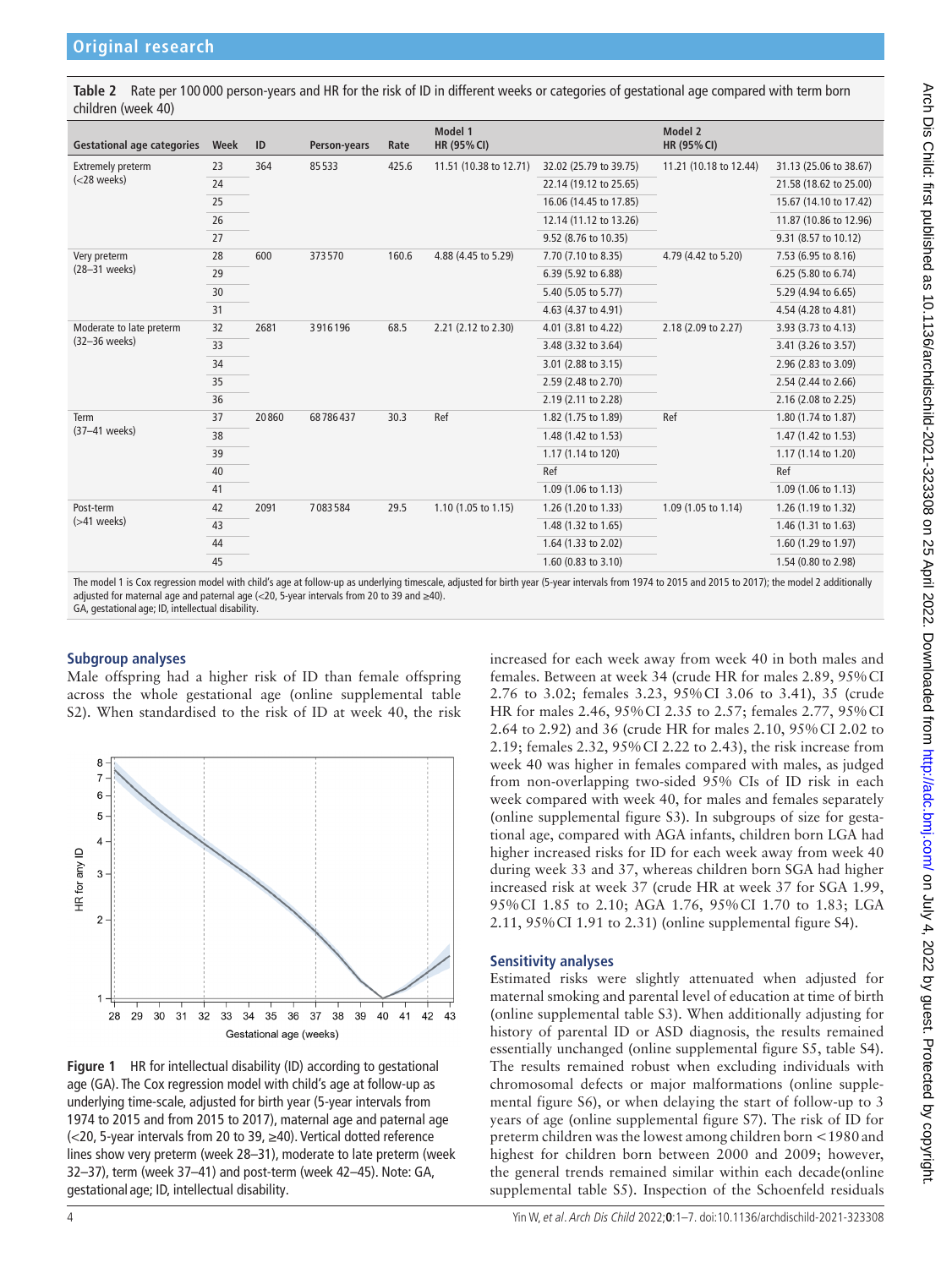<span id="page-4-0"></span>**Table 3** Examination of familial confounding in population of full siblings discordant for gestational age born 1974–2017 in Sweden

|                                        | Total population<br>$(n=3 572 845)$ |                        | Sibling population<br>$(n=2853886)$ |                                | <b>Exposure-discordant siblings</b><br>$(n=677647)$ |                       |
|----------------------------------------|-------------------------------------|------------------------|-------------------------------------|--------------------------------|-----------------------------------------------------|-----------------------|
| <b>Gestational age</b>                 | Cases                               | <b>HR (95% CI)</b>     | Cases                               | HR (95% CI)                    | Cases                                               | <b>HR (95% CI)</b>    |
| Extremely preterm (23-27 weeks)        | 364                                 | 11.21 (10.18 to 12.44) | 268                                 | 11.96 (10.60 to 13.49)         | 215                                                 | 13.91 (9.04 to 21.40) |
| Very preterm (28-31 weeks)             | 600                                 | 4.79 (4.42 to 5.20)    | 430                                 | 4.87 (4.42 to 5.36)            | 349                                                 | 4.89 (3.90 to 6.13)   |
| Moderate to late preterm (32-36 weeks) | 2681                                | 2.18 (2.09 to 2.27)    | 1961                                | $2.15(2.05 \text{ to } 2.25)$  | 1628                                                | 1.84 (1.69 to 2.00)   |
| Term (37-41 weeks)                     | 20860                               | Ref                    | 15891                               | Ref                            | 2793                                                | Ref                   |
| Post-term (42-45 weeks)                | 2091                                | 1.09 (1.05 to 1.14)    | 1498                                | 1.08 $(1.03 \text{ to } 1.14)$ | 1325                                                | 1.21 (1.11 to 1.31)   |

The Cox regression model with child's age at follow-up as underlying time-scale, adjusted for birth year (5-year intervals from 1974 to 2015 and from 2015 to 2017), maternal age and paternal age (<20, 5-year intervals from 20 to 39 and  $\geq$ 40).

ref, reference group for all HRs.

did not suggest violation of the proportional hazards assumption ([online supplemental figure S8\)](https://dx.doi.org/10.1136/archdischild-2021-323308).

### **DISCUSSION**

In this large, nationwide population-based study, which included essentially all children born alive to Nordic mothers in Sweden in 1974–2017, we present weekly estimates on the association between gestational age at birth and risk of ID. We observed a gradual increase in risk of ID from week 40 to week 24, and from week 41 onwards, compared with the infants born week 40. Even within term, we see weekly increases in risk of ID moving away from week 40. These associations were robust in a nested cohort of exposure-discordant siblings. The risk pattern was consistent for mild, moderate and severe/profound ID, most prominent for sever/profound ID and persistent over time.

To our best knowledge, this is the largest population-based study to analyse the association between gestational age and ID risk, with prospectively and independently collected information on exposures and outcome. Including entire birth cohorts with essentially complete follow-up through national health registries minimises risk of selection bias. The large sample size allowed



<span id="page-4-1"></span>**Figure 2** HR for intellectual disability (ID) according to gestational age (GA), in population of full siblings discordant for gestational age. The Cox regression model with child's age at follow-up as underlying timescale, adjusted for birth year (5-year intervals from 1974 to 2015 and from 2015 to 2017), maternal age, and paternal age (<20, 5-year intervals from 20 to 39 and ≥40). Vertical dotted reference lines show very preterm (week 28–31), moderate to late preterm (week 32–37), term (week 37–41) and post-term (week 42–45). GA, gestational age; ID, intellectual disability.

us to detail the risk for every gestational week and to examine severity of ID. Additional sibling comparison analyses allowed to control for unmeasured genetic and environment factors shared by siblings. The study has several limitations. Until approximately 2001, the NPR included only diagnoses from inpatient care increasing the likelihood for under ascertainment of ID in earlier birth cohorts. Information on some confounding variables (ie, parental education and maternal smoking) were only widely available after 1990s. However, analyses in this subsample indicated that these factors were likely not important confounders of the association. We lack information on whether gestational length was determined based on ultrasound or last menstruation that might have introduced measurement errors of gestational age in earlier birth cohorts. Given the observational nature of the study, unmeasured potential confounding, such as maternal alcohol intake, drug abuse, medications during pregnancy and other unknown risk factors, may have influences on our results. Lastly, some misclassification with regards to ID severity cannot be excluded.

Our findings further confirm and expand earlier studies demonstrating higher risks of ID among children born



<span id="page-4-2"></span>**Figure 3** HR for mild, moderate and severe/profound intellectual disability (ID) according to gestational age (GA). The Cox regression model with child's used age at follow-up as underlying timescale, adjusted for birth year (5-year intervals from 1974 to 2015 and from 2015 to 2017), maternal age and paternal age (<20, 5-year intervals from 20 to 39 and ≥40). Vertical dotted reference lines show very preterm (week 28–31), moderate to late preterm (week 32–37), term (week 37–41) and post-term (week 42–45). ID, intellectual disability; GA, estational age.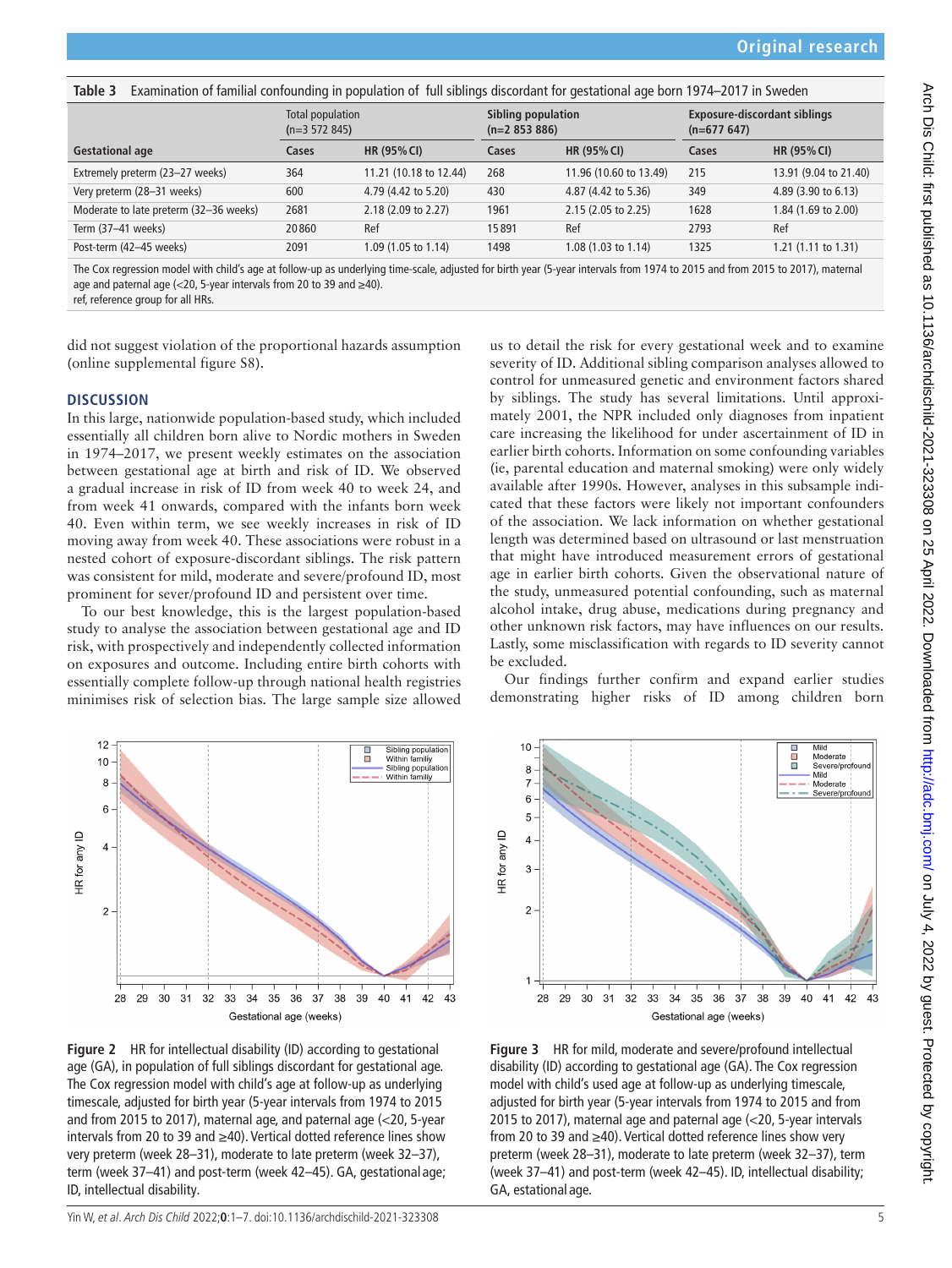# **Original research**

preterm.[3 4 13 29–31](#page-5-2) Moreover, we described in detail how risk of ID changes across the entire gestational age by week. Beyond preterm and term, we showed that for ID, every gestational week matters. This finding is in line with previous studies on  $ID<sup>13</sup>$  and cognitive ability,<sup>32</sup> which emphasise the varying risk even within the term period. The results from the sibling analysis suggests that the observed increased risks are largely independent of shared familial confounding, in line with previous reports.[13 33](#page-5-4) However, it is important to keep in mind the limitations in sibling designs, including the possibility of more biased estimates through non-shared confounders.<sup>34</sup> With improved survival of extremely and very preterm children, and a thereby growing number of children at higher risk for ID, further investigations are needed to shed light on the underlying mechanisms that most certainly vary over gestational weeks and may affect boys and girls differently.

One known explanation for the increased risk of ID among preterm born children include perturbations in development of the fetal brain due to shortened gestational length. $35$  Furthermore, preterm born children are often growth restricted leading to decreased glycogen stores in the liver and brain, which can reduce the fetus' resistance to hypoxia. Underlying mechanisms for the increased risk of ID for post-term may include placental insufficiency leading to a decrease in transfer of oxygen and nutrients to the fetus.[36](#page-6-9) Furthermore, children born post-term are in general at higher risk for complications resulting from asphyxia.<sup>37</sup> Unfortunately, we have no access to placenta examination, biomarkers and other clinical measurements of mother and offspring at the time of delivery to examine the potential underlying mechanism. Further study with biological samples are needed to better understand the pathway associated with this association.

Given the unknown aetiology of ID and the lifelong consequences of the disorder, identifying groups with elevated likelihood of ID is important. Emerging evidence suggest that early detection and intervention of neurocognitive problems in preterm born children may help improve cognitive development.<sup>38</sup> Therefore, our finding on the elevated ID risk among children born preterm and post-term may carry important prognostic information that may allow for earlier detection of cases in the future.

### **CONCLUSION**

The risk of ID increased weekly as the date of delivery moved away from 40 weeks, both preterm and post-term, more pronounced for severe/profound ID compared with mild and moderate ID severity. The results remained robust after detailed adjustment for confounding, including familial confounding, possibly indicating an adverse effect of non-optimal gestational length on ID.

**Contributors** SS is the principal investigator and guarantor of this study. ND and WY conducted the analysis. ND wrote the draft of the manuscript. WY, MSMP, MP, UA, KT and SS provided substantial scientific input in interpreting the results and drafting the manuscript.

**Funding** The study was supported by grants from the European Union (H2020-SC1: PM04-2016) and the Seaver Foundation (senior research fellowship for MP).

**Competing interests** None declared.

**Patient consent for publication** Not applicable.

**Ethics approval** The study was approved by the Swedish Ethical Review Board Stockholm (2017/1875-31/1). Informed consent was not sought as it is assumed that patients do not object to registry-based research provided that the research is deemed ethical by the Ethical Review Board.

**Provenance and peer review** Not commissioned; externally peer reviewed.

**Data availability statement** Data may be obtained from a third party and are not publicly available. Data cannot be shared publicly owing to restrictions by law. Data are available upon request to the Swedish registers (online via bestalladata. socialstyrelsen.se).

**Supplemental material** This content has been supplied by the author(s). It has not been vetted by BMJ Publishing Group Limited (BMJ) and may not have been peer-reviewed. Any opinions or recommendations discussed are solely those of the author(s) and are not endorsed by BMJ. BMJ disclaims all liability and responsibility arising from any reliance placed on the content. Where the content includes any translated material, BMJ does not warrant the accuracy and reliability of the translations (including but not limited to local regulations, clinical guidelines, terminology, drug names and drug dosages), and is not responsible for any error and/or omissions arising from translation and adaptation or otherwise.

**Open access** This is an open access article distributed in accordance with the Creative Commons Attribution Non Commercial (CC BY-NC 4.0) license, which permits others to distribute, remix, adapt, build upon this work non-commercially, and license their derivative works on different terms, provided the original work is properly cited, appropriate credit is given, any changes made indicated, and the use is non-commercial. See: [http://creativecommons.org/licenses/by-nc/4.0/.](http://creativecommons.org/licenses/by-nc/4.0/)

### **ORCID iDs**

Weiyao Yin<http://orcid.org/0000-0002-9534-8207> Sven Sandin <http://orcid.org/0000-0001-6994-4884>

### **REFERENCES**

- <span id="page-5-0"></span>1 Organization WH. Tenth revision of the International classification of diseases chapter V (F: mental, behavioural and developmental disorders, clinical descriptions and diagnostic guidelines, 1988.
- <span id="page-5-1"></span>2 Maulik PK, Mascarenhas MN, Mathers CD, et al. Prevalence of intellectual disability: a meta-analysis of population-based studies. [Res Dev Disabil](http://dx.doi.org/10.1016/j.ridd.2010.12.018) 2011;32:419-36.
- <span id="page-5-2"></span>3 Huang J, Zhu T, Qu Y, et al. Prenatal, perinatal and neonatal risk factors for intellectual disability: a systemic review and meta-analysis. [PLoS One](http://dx.doi.org/10.1371/journal.pone.0153655) 2016;11:e0153655.
- <span id="page-5-3"></span>4 Moster D, Lie RT, Markestad T. Long-Term medical and social consequences of preterm birth. [N Engl J Med](http://dx.doi.org/10.1056/NEJMoa0706475) 2008;359:262-73.
- 5 Pierrat V, Marchand-Martin L, Marret S, et al. Neurodevelopmental outcomes at age 5 among children born preterm: EPIPAGE-2 cohort study. [BMJ](http://dx.doi.org/10.1136/bmj.n741) 2021;373:n741.
- 6 Largo RH, Molinari L, Kundu S, et al. Intellectual outcome, speech and school performance in high risk preterm children with birth weight appropriate for gestational age. [Eur J Pediatr](http://dx.doi.org/10.1007/BF02072071) 1990;149:845-50.
- 7 Leversen KT, Sommerfelt K, Rønnestad A, et al. Prediction of neurodevelopmental and sensory outcome at 5 years in Norwegian children born extremely preterm. [Pediatrics](http://dx.doi.org/10.1542/peds.2010-1001) 2011;127:e630–8.
- 8 Serenius F, Källén K, Blennow M, et al. Neurodevelopmental outcome in extremely preterm infants at 2.5 years after active perinatal care in Sweden. [JAMA](http://dx.doi.org/10.1001/jama.2013.3786) 2013;309:1810–20.
- 9 Asami M, Kamei A, Nakakarumai M, et al. Intellectual outcomes of extremely preterm infants at school age. [Pediatr Int](http://dx.doi.org/10.1111/ped.13215) 2017;59:570-7.
- 10 Kouwaki M, Yokochi M, Kamiya T, et al. Spontaneous movements in the supine position of preterm infants with intellectual disability. [Brain Dev](http://dx.doi.org/10.1016/j.braindev.2013.08.003) 2014;36:572-7.
- 11 Hirvonen M, Ojala R, Korhonen P, et al. Intellectual disability in children aged less than seven years born moderately and late preterm compared with very preterm and term-born children - a nationwide birth cohort study. Journal of Intellectual Disability [Research](http://dx.doi.org/10.1111/jir.12394) 2017;61:1034–54.
- 12 Arpi E, D'Amico R, Lucaccioni L, et al. Worse global intellectual and worse neuropsychological functioning in preterm-born children at preschool age: a metaanalysis. [Acta Paediatr](http://dx.doi.org/10.1111/apa.14836) 2019;108:1567–79.
- <span id="page-5-4"></span>13 Heuvelman H, Abel K, Wicks S, et al. Gestational age at birth and risk of intellectual disability without a common genetic cause. [Eur J Epidemiol](http://dx.doi.org/10.1007/s10654-017-0340-1) 2018;33:667-78.
- <span id="page-5-5"></span>14 Kittler P, Krinsky-McHale SJ, Devenny DA. Sex differences in performance over 7 years on the Wechsler Intelligence Scale for Children--Revised among adults with intellectual disability. [J Intellect Disabil Res](http://dx.doi.org/10.1111/j.1365-2788.2004.00500.x) 2004;48:114–22.
- <span id="page-5-6"></span>15 Chen R, Tedroff K, Villamor E, et al. Risk of intellectual disability in children born appropriate-for-gestational-age at term or post-term: impact of birth weight for gestational age and gestational age. [Eur J Epidemiol](http://dx.doi.org/10.1007/s10654-019-00590-7) 2020;35:273-82.
- <span id="page-5-7"></span>16 Cnattingius S, Ericson A, Gunnarskog J, et al. A quality study of a medical birth registry. [Scand J Soc Med](http://dx.doi.org/10.1177/140349489001800209) 1990;18:143-8.
- <span id="page-5-8"></span>17 Ekbom A. The Swedish multi-generation register. [Methods Mol Biol](http://dx.doi.org/10.1007/978-1-59745-423-0_10) 2011;675:215–20.
- <span id="page-5-9"></span>18 Ludvigsson JF, Andersson E, Ekbom A, et al. External review and validation of the Swedish national inpatient register. [BMC Public Health](http://dx.doi.org/10.1186/1471-2458-11-450) 2011;11:1–16.
- <span id="page-5-10"></span>19 Ludvigsson JF, Almqvist C, Bonamy A-KE, et al. Registers of the Swedish total population and their use in medical research. [Eur J Epidemiol](http://dx.doi.org/10.1007/s10654-016-0117-y) 2016;31:125-36.
- <span id="page-5-11"></span>20 Ludvigsson JF, Svedberg P, Olén O, et al. The longitudinal integrated database for health insurance and labour market studies (LISA) and its use in medical research. Eur [J Epidemiol](http://dx.doi.org/10.1007/s10654-019-00511-8) 2019;34:423–37.